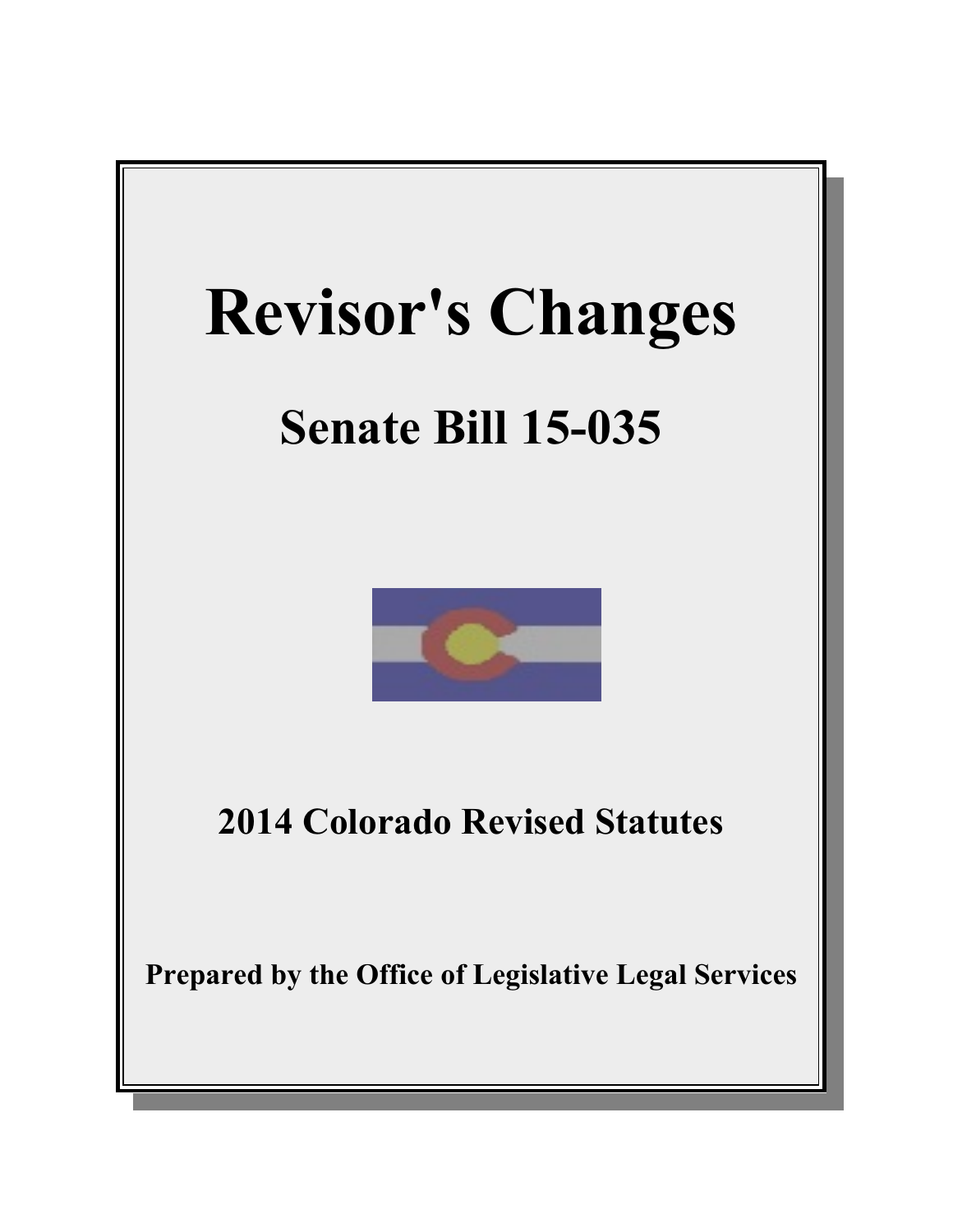# REVISOR'S NOTE

NOTE: In the preparation of the 2014 Colorado Revised Statutes, the Office of Legislative Legal Services has compiled, edited, and arranged the statutes to include changes made at the 2014 Regular Session and in accordance with article 5 of title 2, Colorado Revised Statutes.

Itemized below are the changes made in the 2014 Colorado Revised Statutes under the authority of the Revisor in accordance with section 2-5-103 to "improve the style and clarity of the laws, yet preserve the intent, effect, and meaning of each statutory provision".

- a. **Punctuation.** A uniform system of punctuation was used in the preparation of C.R.S., and the punctuation has been changed accordingly.
- b. **Capitalization.** A uniform system of capitalization was used, and changes were made accordingly.
- c. **Present tense.** Language in the statutes has been changed to the present tense.
- d. **Short title and definition sections.** Language and format in short title and introductory portions of definition sections were standardized.
- e. **Effective date.** References to "the effective date of said section (article/part)" were changed to the actual date when the section (article/part) became effective.
- f. **Provisos.** The term "provided that" was changed to "except that" or "if" to conform to statutory format.
- g. **Grammatical changes.** In some instances, language was rewritten to correct grammar without changing substantive meaning.
- h. **Form Numbering changes.** Changes were made in C.R.S. numbering or in numbering or wording of internal references to conform to C.R.S. numbering system and statutory format.
- i. **"C.R.S. 1973" and "C.R.S." changes.** References to "C.R.S. 1973" or to "C.R.S." were corrected to conform to H.B. No. 1291, 1983 Session. "C.R.S." was added to an internal reference to a provision outside of the title in which the reference appears or deleted from a reference to a provision within a title to conform with standard form.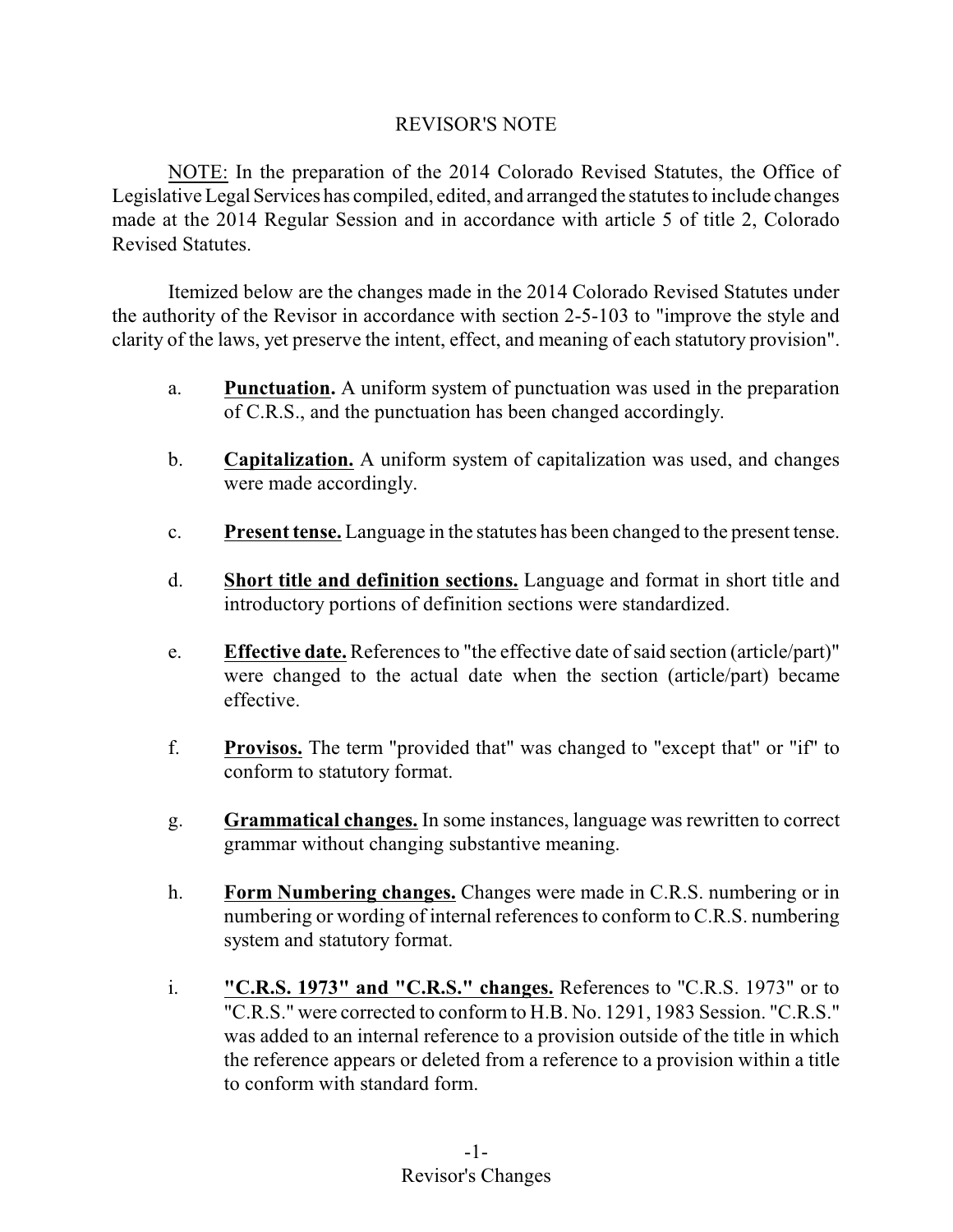- j. **Spelling.** Misspelled words were corrected.
- k. **Move "and" or "or" at the end of a paragraph, subparagraph, sub-subparagraph.** Moved an "and" or "or" to the next to last paragraph, subparagraph, or sub-subparagraph when a paragraph, subparagraph, or sub-subparagraph is added or repealed to conform to statutory format.

| $2 - 2 - 105$  | (3), Changed "Districts 17, 18, and 19." to "District 19." and changed<br>"District 18." to "Districts 17 and 18." to accurately represent the<br>topic of the respective paragraphs.                                   |  |
|----------------|-------------------------------------------------------------------------------------------------------------------------------------------------------------------------------------------------------------------------|--|
| $2 - 3 - 203$  | $(1)(b.1)(I)(A)$ and $(1)(b.1)(I)(C)$ , House Bill 14-1387 harmonized with<br>House Bill 14-1395.                                                                                                                       |  |
| $2 - 3 - 1203$ | $(3)(kk)$ , Senate Bill 14-088 harmonized with House Bill 14-1031 and<br>House Bill 14-1174.<br>$(3)(kk)(IV)$ , enacted as $(3)(kk.5)(I)$ in Senate Bill 14-180 but was<br>renumbered on revision for ease of location. |  |
| $2 - 3 - 1304$ | $(1)(a.3)(III)$ , House Bill 14-1275 harmonized with House Bill 14-1387.<br>$(1)(g)$ , Senate Bill 14-110 harmonized with House Bill 14-1387.                                                                           |  |
| <b>TITLE 8</b> |                                                                                                                                                                                                                         |  |
| $8 - 72 - 110$ | $(2)(b)(II)$ , deleted "on and after" to conform to statutory format.                                                                                                                                                   |  |
| $8 - 73 - 104$ | $(2)(b)(II)$ , deleted "on and after" to conform to statutory format.                                                                                                                                                   |  |
| $8 - 75 - 203$ | $(1)(b)(II)$ , deleted "on and after" to conform to statutory format.                                                                                                                                                   |  |
| $8 - 76 - 104$ | $(1)(c)(II)(B)$ , deleted "on and after" to conform to statutory format.                                                                                                                                                |  |
| $8 - 77 - 109$ | $(1)(b)(II)$ and $(2)(a.9)(II)(B)$ , deleted "on and after" to conform to<br>statutory format.                                                                                                                          |  |
| $8-79-104$     | $(1)(a)(II)(B)$ , deleted "on and after" to conform to statutory format.                                                                                                                                                |  |
| <b>TITLE 9</b> |                                                                                                                                                                                                                         |  |

9-1.3-106 Added entire section on revision to reflect the future repeal of article

# -2- Revisor's Changes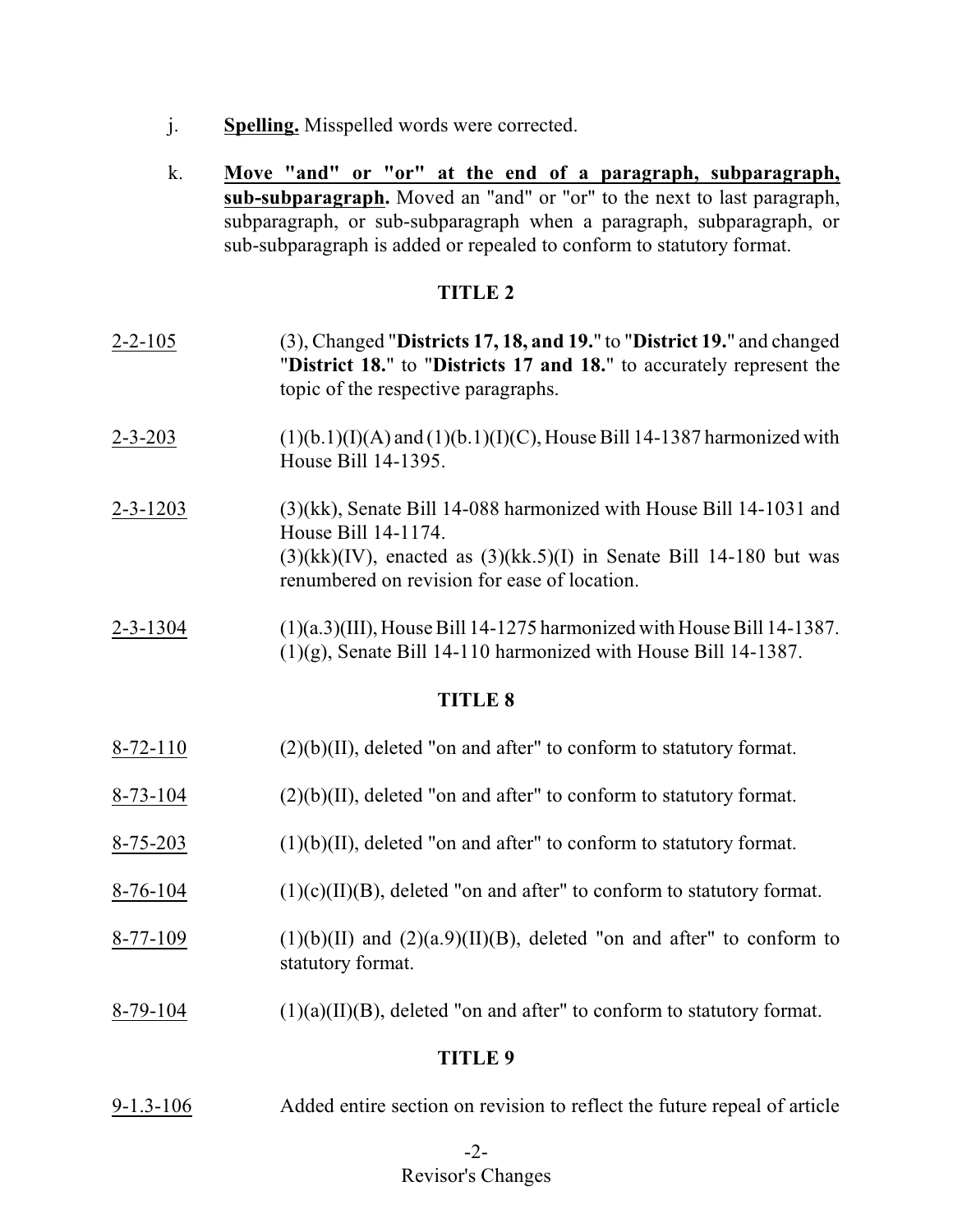1.3 of title 9 created by sections 5 and 6 of Senate Bill 14-103.

# **TITLE 10**

- 10-1-138 (1)(a), changed "policy and endorsements" to "policies and endorsements" for consistent use of terminology throughout the section and changed "policy is" to "policies are" for consistency with the previous change.  $(1)(b)$  and  $(1)(c)(III)$ , changed "policy and endorsements" to "policies" and endorsements" for consistent use of terminology throughout the section.
- 10-3-243 (4), enacted as subsection (3) in Senate Bill 14-152 but was renumbered on revision for ease of location.

# **TITLE 11**

- 11-33-114 Changed "credit office" to "credit officer" for consistent use of terminology throughout the section.
- 11-33-127 (5)(b)(II)(A), added "federal" before "Bank Secrecy Act" to conform to the preferred method of citing titles within federal law.

- 12-9-107.1 (3)(d), numbered as section 12-9-107 (27) in Senate Bill 14-118 but was harmonized with House Bill 14-1265 and relocated to section  $12-9-107.1$  (3)(d).
- 12-35-129.5 IP(2), (2)(a), (2)(b), and (3), enacted as subsections IP(1)(c), (1)(c)(I),  $(1)(c)(II)$ , and  $(1)(d)$ , respectively, in House Bill 14-1227 but were renumbered on revision to conform to statutory format.
- 12-42.5-102 (39.5), enacted as subsection (40.5) in House Bill 14-1290 but was renumbered on revision so that defined terms appear in alphabetical order to conform to statutory format.
- 12-43.3-501 (1)(a)(II), House Bill 14-1363 superseded by Senate Bill 14-215. (1)(b)(I.5), Senate Bill 14-129 superseded by Senate Bill 14-215.  $(1)(b)(II), (1)(b)(III), and (1)(b)(IV), House Bill 14-1363 superseded$ by Senate Bill 14-215.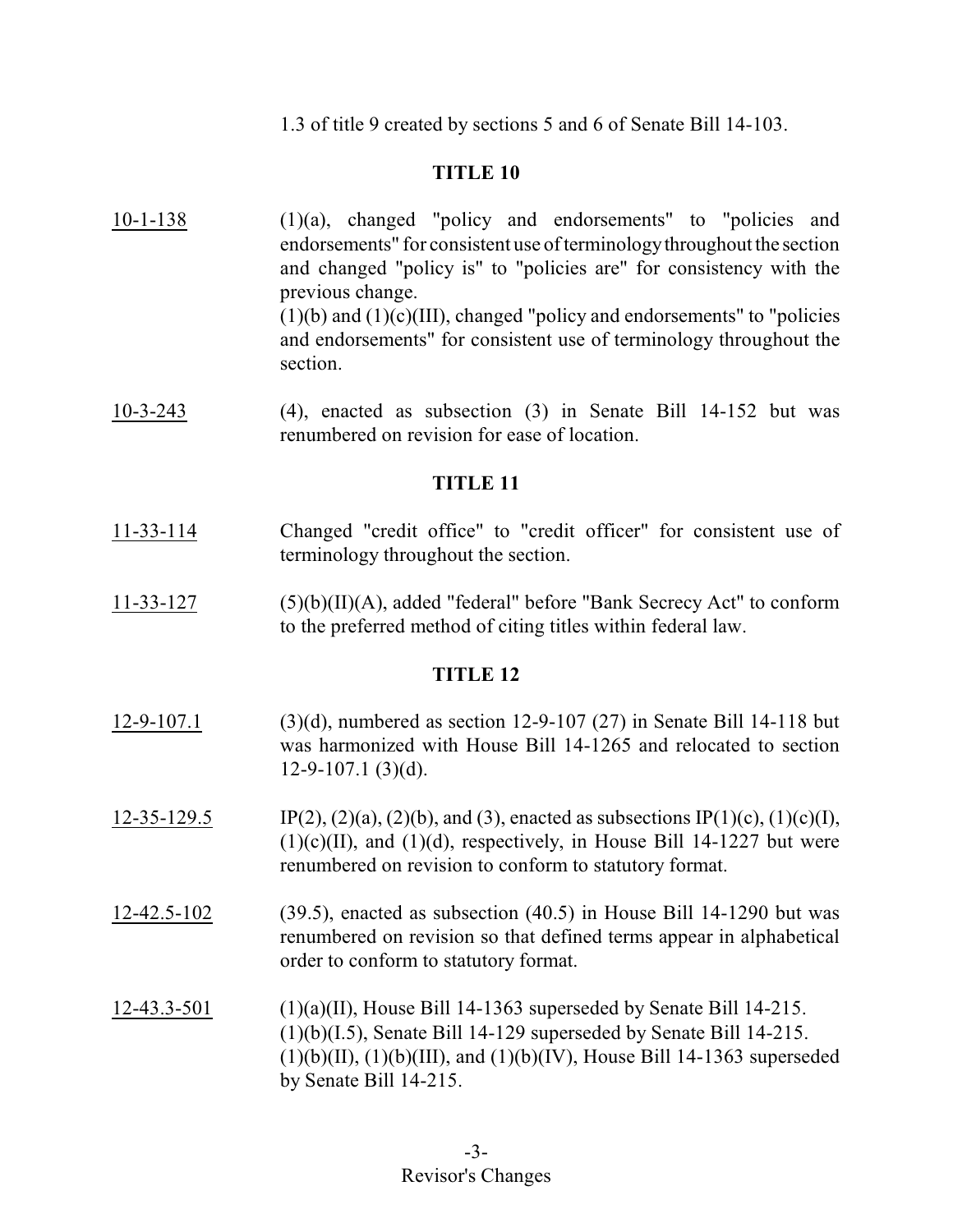13-21-113.7 (2)(c.5), enacted as subsection (2)(e) in Senate Bill 14-138 but was renumbered on revision for ease of location.

#### **TITLE 14**

- 14-10-115 (11)(d), added "sec." after "U.S.C." to conform to the preferred method of citing federal law.
- 14-13.7-306 (3), enacted as subsection (2)(c) in House Bill 13-1200 but was renumbered to correct an error that appeared in the introduced version of the bill in which the numbering was converted from the "Uniform Deployed Parents Custodyand Visitation Act" to the standard statutory numbering format.

#### **TITLE 15**

- 15-2-304 Added entire section on revision to reflect the future repeal of article 2 of title 15 created by sections 2 and 5 of House Bill 14-1353.
- 15-11-608 (2), added subsection (2) on revision to reflect the future repeal of section 15-11-608 as created by sections 2 and 5 of House Bill 14-1353.
- 15-11-704 (2), added subsection (2) on revision to reflect the future repeal of section 15-11-704 as created by sections 2 and 5 of House Bill 14-1353.

#### **TITLE 16**

16-4-107 (1) and (2), appeared as subsections  $(1)(a)$  and  $(1)(b)$ , respectively, in Senate Bill 14-212 but was renumbered on revision to conform to statutory format.

- 18-7-107 (1)(c), changed "this paragraph (b)" to "this paragraph (c)" to correct a self-referring citation.
- 18-7-108  $(1)(c)$ , changed "this paragraph (b)" to "this paragraph  $(c)$ " to correct a self-referring citation.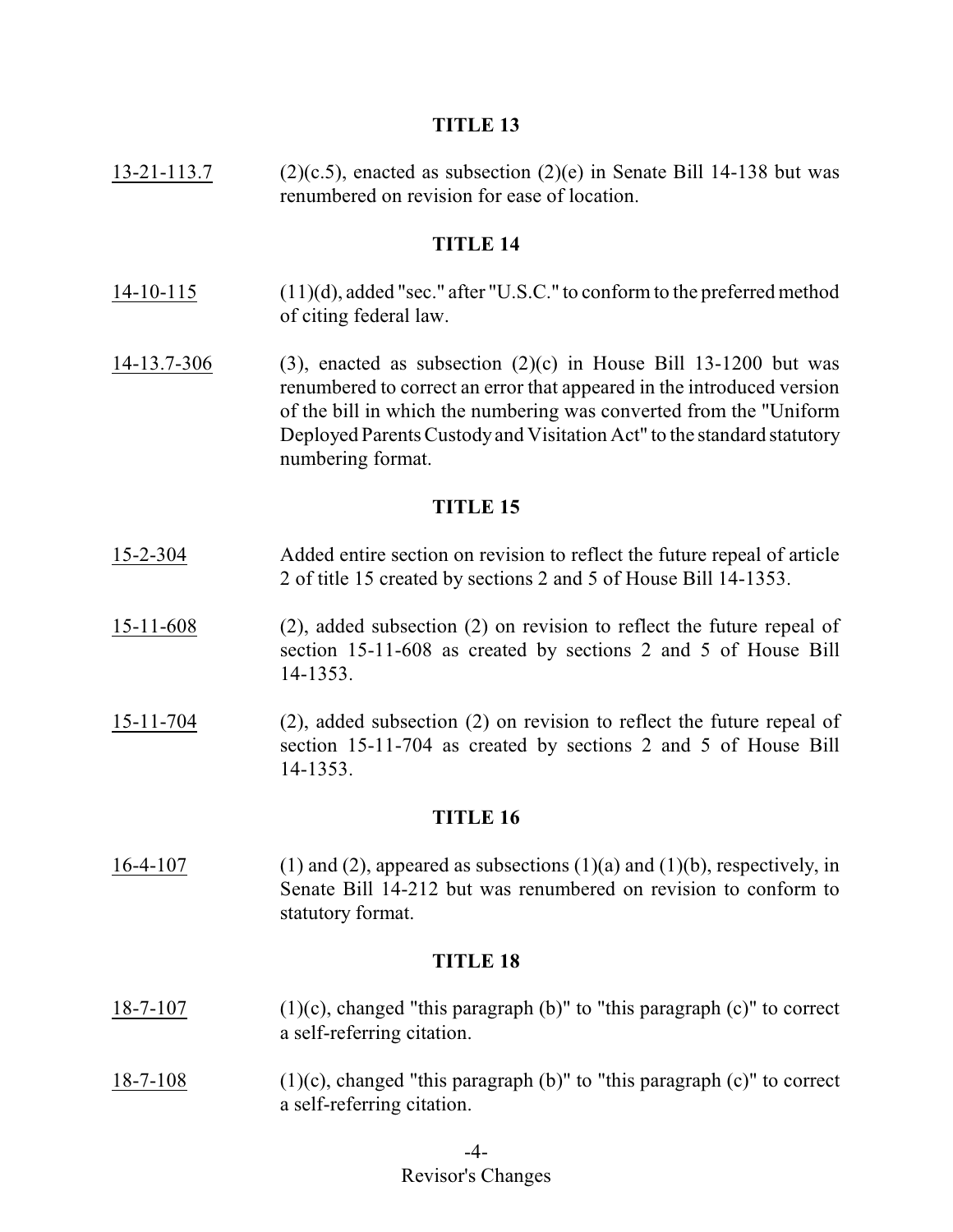| $19 - 1 - 103$     | (35.3), Senate Bill 14-051 harmonized with House Bill 14-1042.                                                                                                                                                                                                                                                                                                                                        |  |
|--------------------|-------------------------------------------------------------------------------------------------------------------------------------------------------------------------------------------------------------------------------------------------------------------------------------------------------------------------------------------------------------------------------------------------------|--|
| <b>TITLE 22</b>    |                                                                                                                                                                                                                                                                                                                                                                                                       |  |
| $22 - 1 - 128$     | $(1)(a)(XIII)$ , changed "Education Alignment Act" to "Preschool and<br>Postsecondary Education Alignment Act" to accurately reflect the<br>name of the act.                                                                                                                                                                                                                                          |  |
| $22 - 2 - 505$     | (4), changed "This act" to "This section" to accurately represent the<br>short title of the section.                                                                                                                                                                                                                                                                                                  |  |
| $22 - 11 - 403$    | $(5)$ , enacted as subsection $(4)$ in House Bill 14-1204 but was<br>renumbered on revision for ease of location and changed "this<br>subsection $(4)$ " to "this subsection $(5)$ " to correct the self-referring<br>citation due to the renumbering of the subsection on revision.                                                                                                                  |  |
| $22 - 13 - 101$    | (2), changed "school turnaround leaders program" to "school<br>turnaround leaders development program" to accurately reflect the<br>name of the program.                                                                                                                                                                                                                                              |  |
| 22-43.7-104        | $(2)(d)$ , House Bill 14-1287 harmonized with House Bill 14-1292.<br>(3), Senate Bill 14-112 harmonized with House Bill 14-1292.                                                                                                                                                                                                                                                                      |  |
|                    | <b>TITLE 23</b>                                                                                                                                                                                                                                                                                                                                                                                       |  |
| $23 - 3.1 - 205.4$ | $(1)(c)(IV)$ , House Bill 14-1363 superseded by House Bill 14-1384.                                                                                                                                                                                                                                                                                                                                   |  |
| 23-18-202          | $(1)(c)$ , House Bill 14-1345 superseded by House Bill 14-1319.                                                                                                                                                                                                                                                                                                                                       |  |
| <b>TITLE 24</b>    |                                                                                                                                                                                                                                                                                                                                                                                                       |  |
| 24-34-104          | (56), House Bill 14-1227 harmonized with House Bill 14-1180 and<br>House Bill 14-1278.                                                                                                                                                                                                                                                                                                                |  |
| 24-34-804          | $(3)(a)(I)$ , $(3)(a)(II)$ , and $(3)(a)(III)$ , appeared as subsections $(3)(a)$ ,<br>$(3)(a)(I)$ , and $(3)(a)(II)$ , respectively, in Senate Bill 14-118 but were<br>renumbered on revision to conform to statutory format.<br>$(3)(a)(I)$ , changed "subparagraphs (I) and (II)" to "subparagraphs (II)<br>and (III)" to update references to the provisions that were renumbered<br>on revision. |  |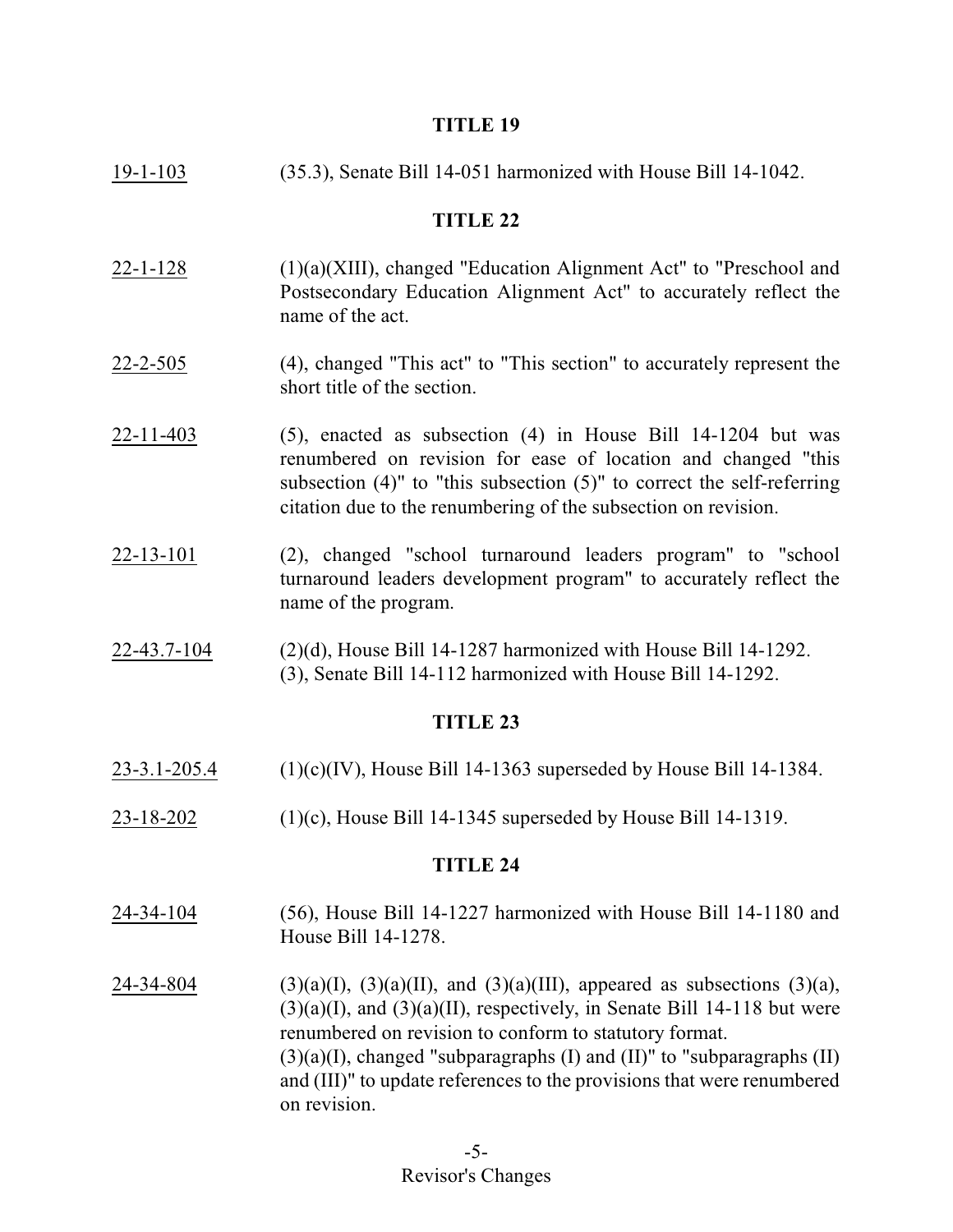| 24-72-308.7     | $(2)(c)(II)(C)$ , House Bill 14-1273 superseded by Senate Bill 14-206.                                                                                                                   |
|-----------------|------------------------------------------------------------------------------------------------------------------------------------------------------------------------------------------|
| 24-72-308.6     | $(2)(a)(II.5)(B)$ and $(2)(a)(III.5)(B)$ , Senate Bill 14-163 superseded by<br>Senate Bill 14-206.                                                                                       |
| 24-48.5-120     | $(1)(a)$ , changed "Colorado clean energy authority" to "Colorado energy<br>research authority" to accurately reflect the name of the authority<br>created in section $24-47.5-101(2)$ . |
| 24-37-304       | $(1)(b)$ and $(1)(b.5)$ , House Bill 14-1387 harmonized with House Bill<br>14-1395.                                                                                                      |
| $24 - 37 - 101$ | House Bill 14-1387 harmonized with House Bill 14-1395.                                                                                                                                   |

- $25-3-112$  (4), relettered and renumbered the provisions within the subsection to conform to statutory format.
- $25-46-102$  (3) and (5), changed "Pub. L." to "Pub. L." to conform to statutory format.

## **TITLE 25.5**

- 25.5-6-1201 House Bill 14-1357 harmonized with House Bill 14-1358, effective March 1, 2015.
- 25.5-10-207.5 (2), amended as section 25.5-10-207 (2) in House Bill 14-1252 but was harmonized with House Bill 14-1051 and relocated to section 25.5-10-207.5 (2).

- 26-2-803 Renumbered the provisions within the section to conform to statutory format.
- $26-2-808$  IP(7)(a), changed "public health and human services committee" to "public health care and human services committee" to accuratelyreflect the name of the House committee.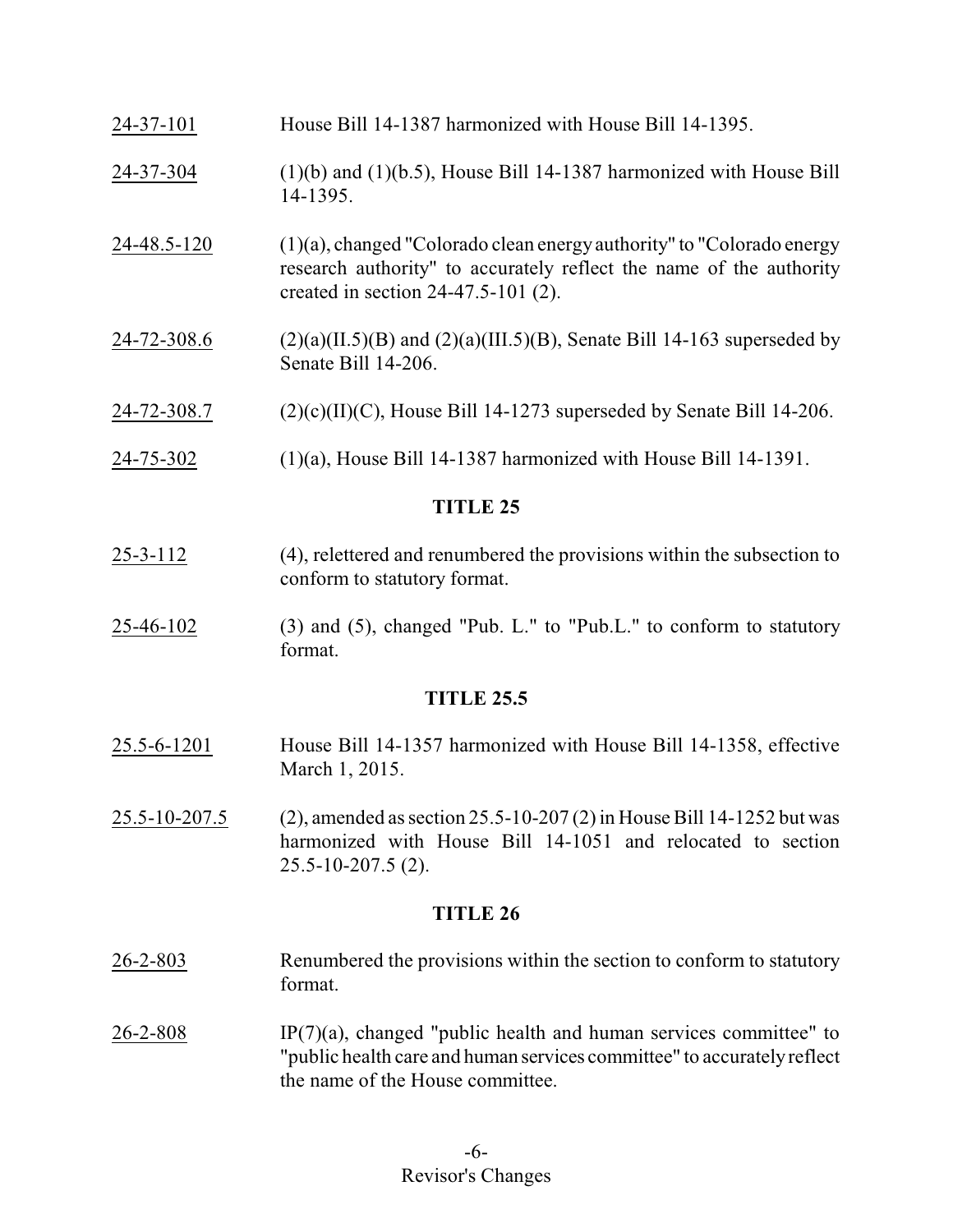26-12-121 (1), changed "department" to "state department" to conform with terminology defined for use throughout the article.

### **TITLE 30**

30-2-102 (1)(e) and (1)(f), House Bill 14-1223 harmonized with House Bill 14-1307.

### **TITLE 35**

 $35-61-106$  (3)(c), enacted as subsection (3)(d) in Senate Bill 14-184 but was relettered on revision for ease of location.

#### **TITLE 37**

- 37-60-123.2 Senate Bill 14-179 harmonized with House Bill 14-1333.
- 37-96-103 (7.1), added subsection (7.1) on revision to reflect the future repeal of subsections (7) and (7.1) created by sections 2 and 6 of Senate Bill 14-103.

#### **TITLE 38**

- 38-35.7-107 (1)(a)(I), added sub-subparagraph (B) on revision to reflect the future repeal of this subparagraph created by sections 3 and 6 of Senate Bill 14-103.
- $38-38-104$  (2)(a)(I)(B), changed "holder of servicer" to "holder or servicer" for consistent use of terminology throughout the statutes.

#### **TITLE 39**

- 39-26-123 (6), added paragraph (c) on revision to reflect the future repeal of this subsection created by sections 10 and 14 of Senate Bill 14-215.
- $39-28.8-501$  (2)(b)(XV), enacted as subsection (2)(b)(XIII) in House Bill 14-1398 but was renumbered on revision for ease of location.

## **TITLE 40**

40-15-102 (3), House Bill 14-1329 harmonized with House Bill 14-1331.